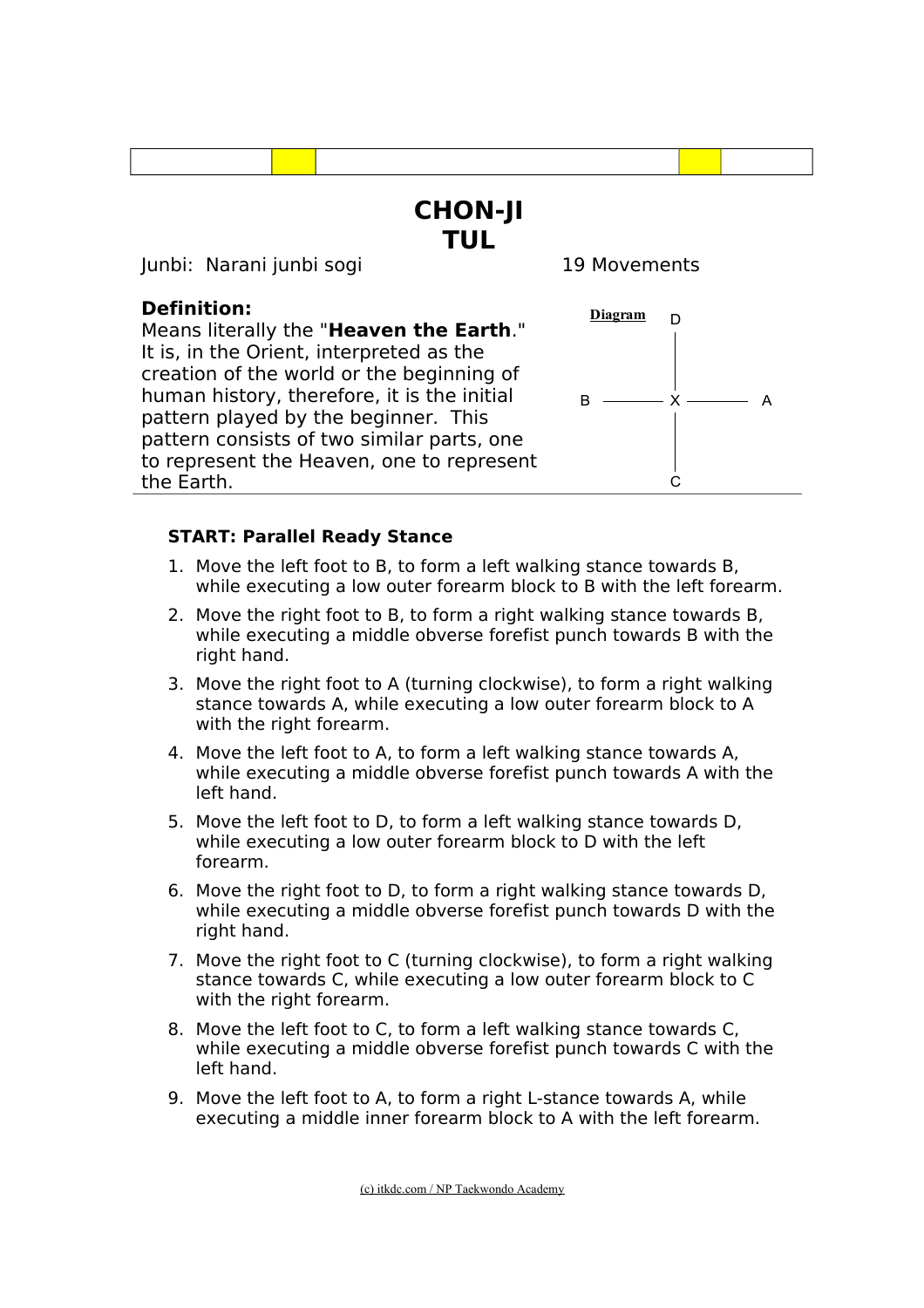- 10.Move the right foot to A, to form a right walking stance towards A, while executing a middle obverse forefist punch towards A with the right hand.
- 11.Move the right foot to B (turning clockwise), to form a left L-stance towards B, while executing a middle inner forearm block to B with the right forearm.
- 12.Move the left foot to B, to form a left walking stance towards B, while executing a middle obverse forefist punch towards B with the left hand.
- 13.Move the left foot to C, to form a right L-stance towards C, while executing a middle inner forearm block to C with the left forearm.
- 14.Move the right foot to C, to form a right walking stance towards C, while executing a middle obverse forefist punch towards C with the right hand.
- 15.Move the right foot to D (turning clockwise), to form a left L-stance towards D, while executing a middle inner forearm block to D with the right forearm.
- 16.Move the left foot to D, to form a left walking stance towards D, while executing a middle obverse forefist punch towards D with the left hand.
- 17.Move the right foot to D, to form a right walking stance towards D, while executing a middle obverse forefist punch towards D with the right hand.
- 18.Stepping backwards, move the right foot to C, to form a left walking stance towards D, while executing a middle obverse forefist punch towards D with the left hand.
- 19.Stepping backwards, move the left foot to C, to form a right walking stance towards D, while executing a middle obverse forefist punch towards D with the right hand.
- **END: Bring the right foot back to ready posture (Junbi).**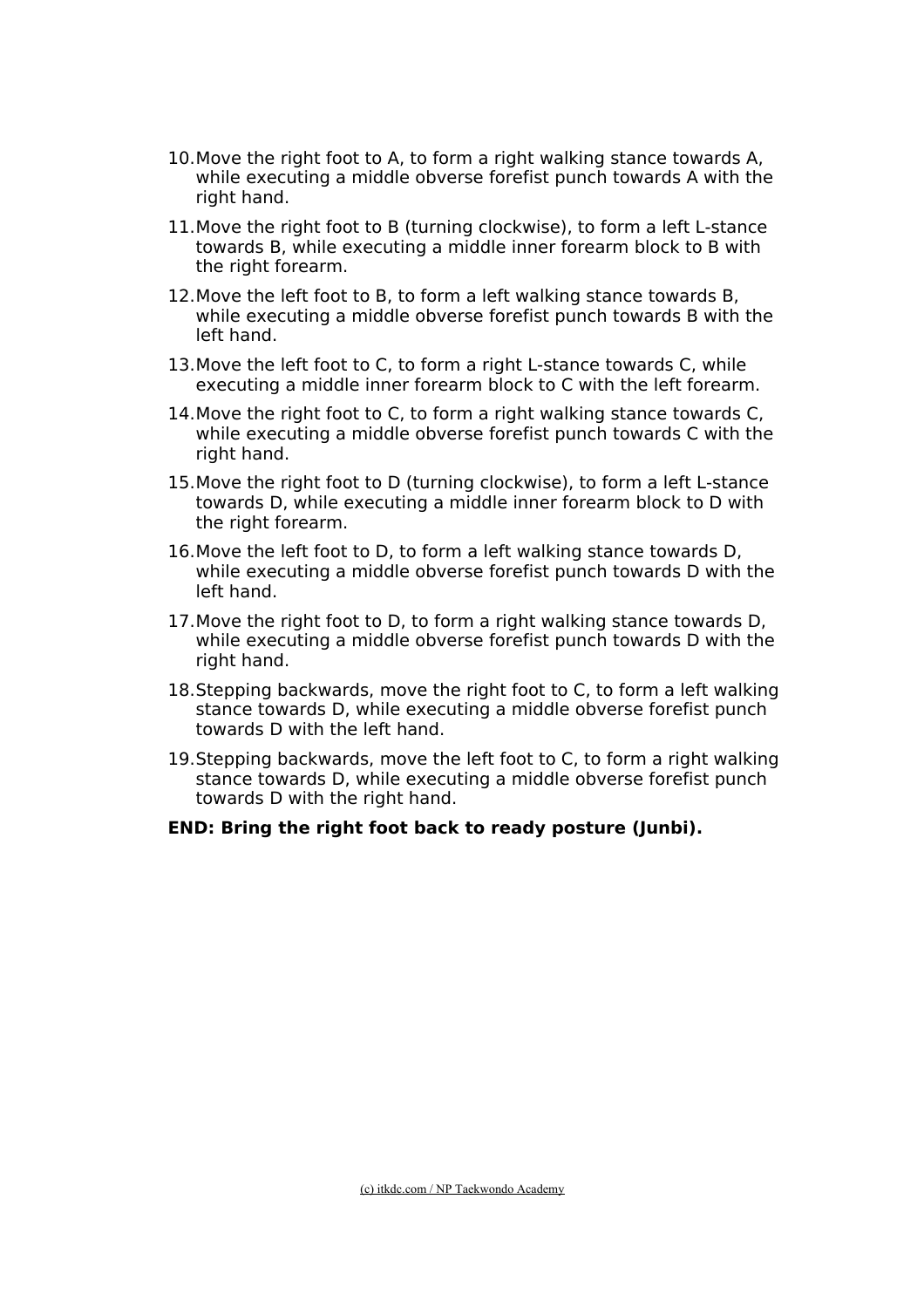|                | <b>Stance</b>  | <b>Section</b> | Obverse/<br><b>Reverse</b> | <b>Technique</b>          |
|----------------|----------------|----------------|----------------------------|---------------------------|
| $\mathbf{1}$   | Gunnun<br>sogi | Najunde        | <b>Baro</b>                | Bakuro bakat palmok makgi |
| 2              | Gunnun<br>sogi | Kaunde         | <b>Baro</b>                | Ap joomuk jurigi          |
| 3              | Gunnun<br>sogi | Najunde        | <b>Baro</b>                | Bakuro bakat palmok makgi |
| 4              | Gunnun<br>sogi | Kaunde         | <b>Baro</b>                | Ap joomuk jurigi          |
| $\overline{5}$ | Gunnun<br>sogi | Najunde        | <b>Baro</b>                | Bakuro bakat palmok makgi |
| 6              | Gunnun<br>sogi | Kaunde         | <b>Baro</b>                | Ap joomuk jurigi          |
| $\overline{7}$ | Gunnun<br>sogi | Najunde        | <b>Baro</b>                | Bakuro bakat palmok makgi |
| 8              | Gunnun<br>sogi | Kaunde         | <b>Baro</b>                | Ap joomuk jurigi          |
| 9              | Niunja<br>sogi | Kaunde         | Bandae                     | Bakuro an palmok makgi    |
| 10             | Gunnun<br>sogi | Kaunde         | <b>Baro</b>                | Ap joomuk jurigi          |
| 11             | Niunja<br>sogi | Kaunde         | <b>Bandae</b>              | Bakuro an palmok makgi    |
| 12             | Gunnun<br>sogi | Kaunde         | <b>Baro</b>                | Ap joomuk jurigi          |
| 13             | Niunja<br>sogi | Kaunde         | <b>Bandae</b>              | Bakuro an palmok makgi    |
| 14             | Gunnun<br>sogi | Kaunde         | <b>Baro</b>                | Ap joomuk jurigi          |
| 15             | Niunja<br>sogi | Kaunde         | <b>Bandae</b>              | Bakuro an palmok makgi    |
| 16             | Gunnun<br>sogi | Kaunde         | <b>Baro</b>                | Ap joomuk jurigi          |
| 17             | Gunnun<br>sogi | Kaunde         | <b>Baro</b>                | Ap joomuk jurigi          |
| 18             | Gunnun<br>sogi | Kaunde         | <b>Baro</b>                | Ap joomuk jurigi          |
| 19             | Gunnun<br>sogi | Kaunde         | <b>Baro</b>                | Ap joomuk jurigi          |